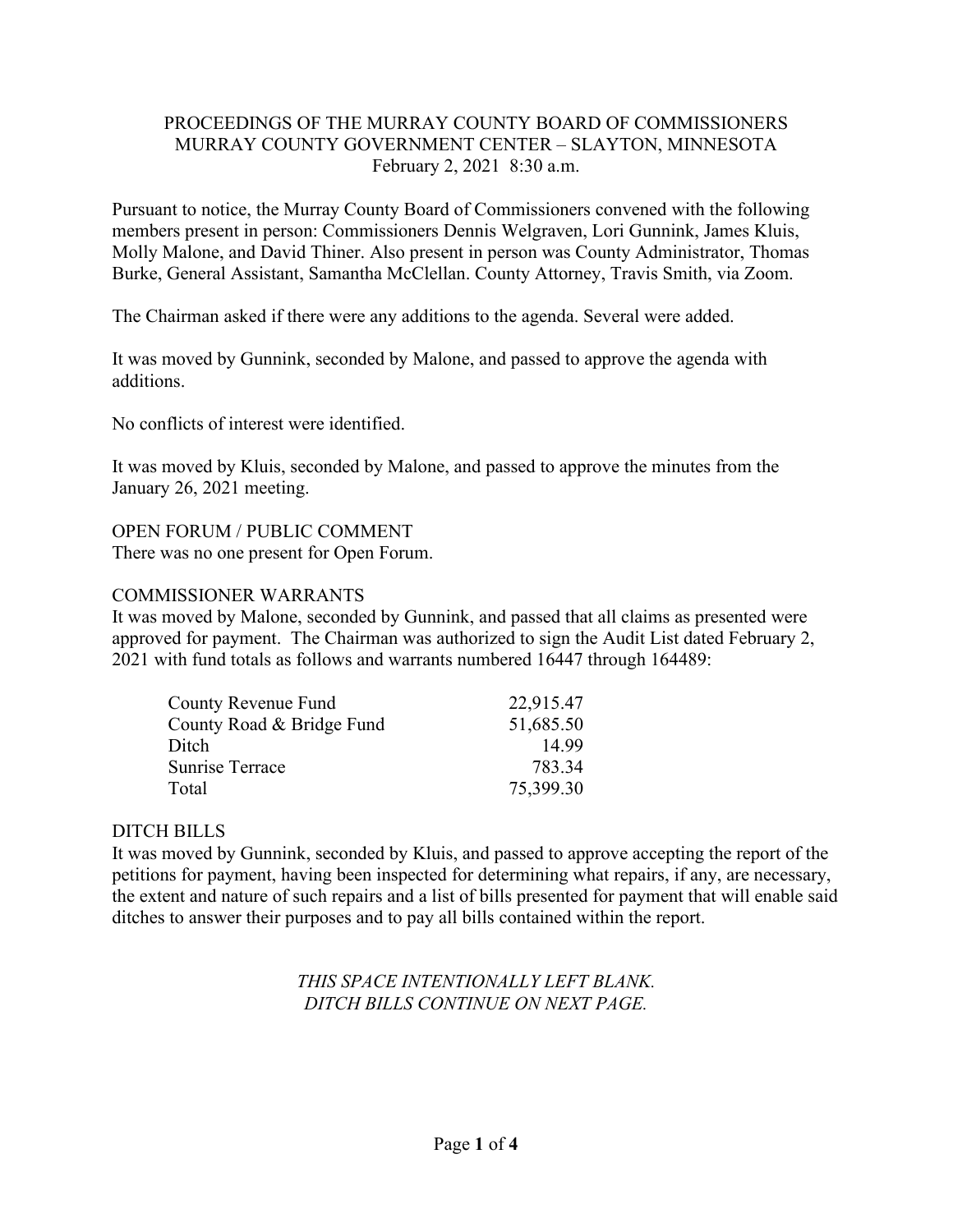#### **Prairie View Farms**

JD 20A 1,102.00 #2018-044 Approved by T. Radke 1-27-2021 5-Thiner **Subtotal 1,102.00**

#### **Weidemann/Jim (Ditch Viewer)**

| $JD 17$ 2,422.30  | JD 17 Redetermination of Benefits - Viewing Services |
|-------------------|------------------------------------------------------|
| Subtotal 2,422.30 |                                                      |

**Total Ditch Bills 3,524.30**

### HVAC PAY APPLICATION NO. 6

It was moved by Kluis, seconded by Thiner, and passed to approve HVAC Upgrade Pay Request No. 6 to Roadside Developers, Inc (d/b/a/ Bisbee Plumbing & Heating) for \$227,589.60.

#### MURRAY SOIL & WATER

It was moved by Gunnink, seconded by Malone, and passed to approve Murray Soil and Water Conservation District  $4<sup>th</sup>$  quarter allocation request in the amount of \$49,069.79.

### FULDA CLINIC

It was moved by Kluis, seconded by Thiner, and passed to advertise for sealed bids for the sale of the Fulda Clinic property.

COVID19 UPDATE County Administrator, Thomas Burke, led a discussion on Murray County's response to the COVID-19 Pandemic.

### MURRAY COUNTY RELIEF GRANTS

County Administrator, Thomas Burke, led a discussion on Murray County Relief Grant funds.

### FINAL PLAT – DON & SUSAN BLAIR – GOERGEN HEIGHTS 4TH ADDITION

It was moved by Thiner, seconded by Gunnink, and passed to approve the Final Plat for Goergen Heights 4<sup>th</sup> Addition Preliminary Plat Application #328 for one residential lot in the Residential and Shoreland Overlay Districts on a General Development Lake for Part of Government Lot 2, in Section 15, Lake Sarah Township as recommended by the Planning Commission.

### CONDITIONAL USE PERMIT – A & L SPRONK FARMS

It was moved by Thiner, seconded by Gunnink, and passed to approve Conditional Use Permit #1380 for A & L Spronk Farms expand an existing feedlot to 720 animal unites (AU) in the Agriculture District in the E1/2 NW ¼, Section 31, Chanarambie Township, with the findings and five (5) special conditions recommended by the Planning Commission.

### CONDITIONAL USE PERMIT – KDC, LLC

It was moved by Thiner seconded by Kluis, and passed to approve Conditional Use Permit #1381 for KDC, LLC to expand an existing feedlot from 720 animal unites (AU) to 1,440 AU in the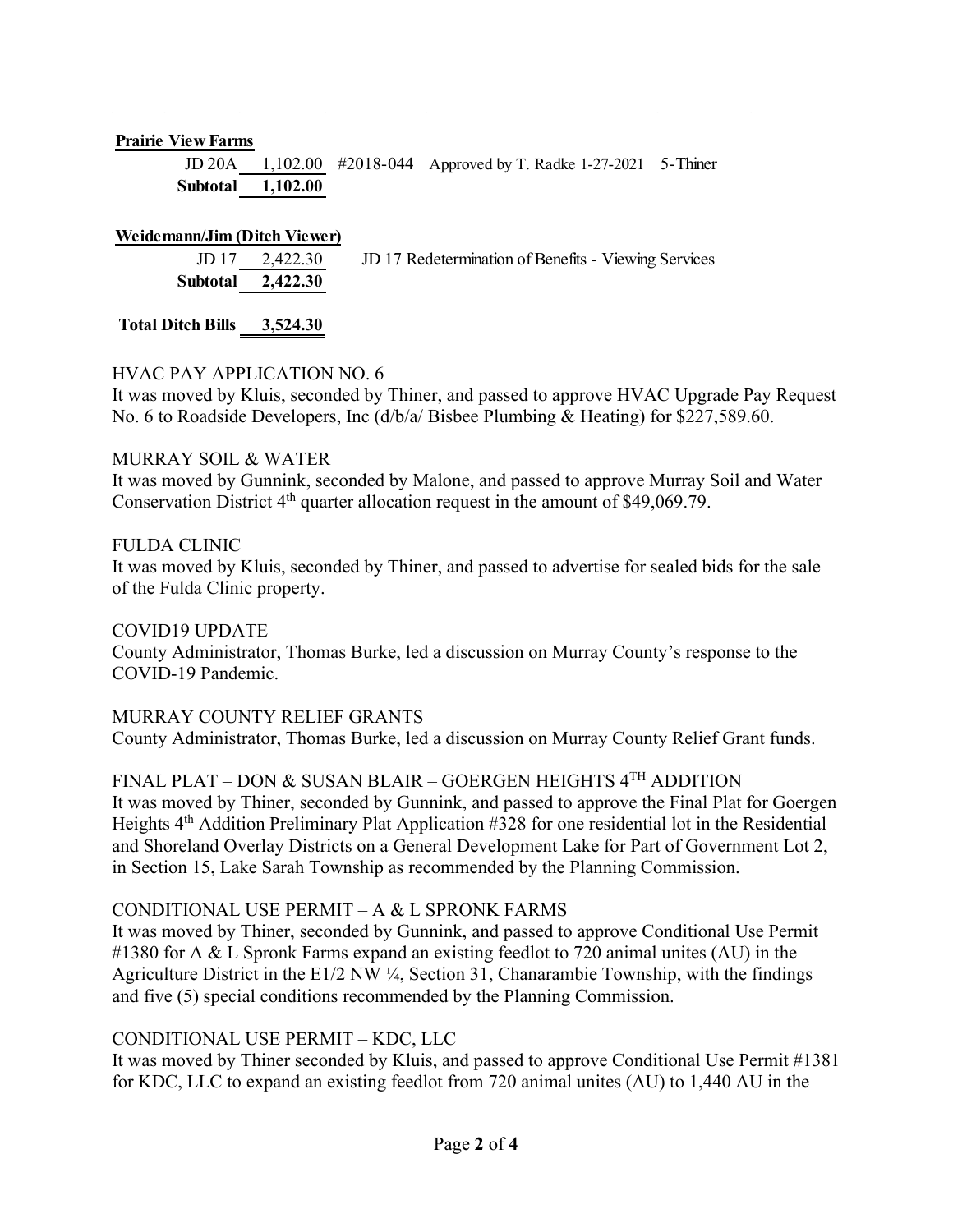Agriculture District on 8.66 acres in the W1/2, Section 7, Fenton Township, with the findings and four (4) special conditions recommended by the Planning Commission.

# CONDITIONAL USE PERMIT – JADEN BOERBOOM

It was moved by Kluis seconded by Thiner, and passed to approve Conditional Use Permit #1382 for Jaden Boerboom to construct and operate a new feedlot for 720 animal units (AU) in the Agriculture District in the W1/2 SW1/2, Section 5. Des Moines River Township, with the findings and three (3) special conditions recommended by the Planning Commission.

# AUTHORIZE COUNTY ADMINISTRATOR TO APPROVE BUDGETED PURCHASES UP TO \$5,000

It was move by Kluis, seconded by Thiner, and passed to approve allowing the County Administrator to work with Department Heads to approve budgeted purchases up to \$5,000.

### RECYCLE CENTER LAND DISCUSSION

Thomas Burke, and Jon Bloemendaal, led a discussion regarding a private business inquiring about purchasing recycling center property.

# SHERIFF'S DEPARTMENT MOLD REMEDIATION

It was move by Gunnink, seconded by Malone, and passed to proceed with an air quality testing in Sheriff's Department building.

It was moved by Thiner, seconded by Kluis, and passed to approve having Darren Regan, from Dunham and Associates, provide recommendation on if the HVAC System is appropriate for the Sheriff's Department building.

# EMPLOYEE RECOGNITION

The Board recognized the following employees for their years of service:

- Travis Smith 5 Years
- Kayla Johnson 5 Years
- Daniel Brockberg 5 Years
- Karen Brown 5 Years
- Ryan Baker 5 Years
- Prestin Parker 5 Years
- Brian Rosenberg 5 Years
- Chad Muecke 5 Years
- Justin Hoffmann 10 Years
- Jeffrey Goetting 10 Years

# CLOSED SESSION

10:06 a.m. It was move by Kluis, seconded by Gunnink, and passed to move into closed session for Labor Negotiations Strategy Minnesota Statute 13D.03.

It was move by Gunnink, seconded by Kluis, and passed to go back into open session.